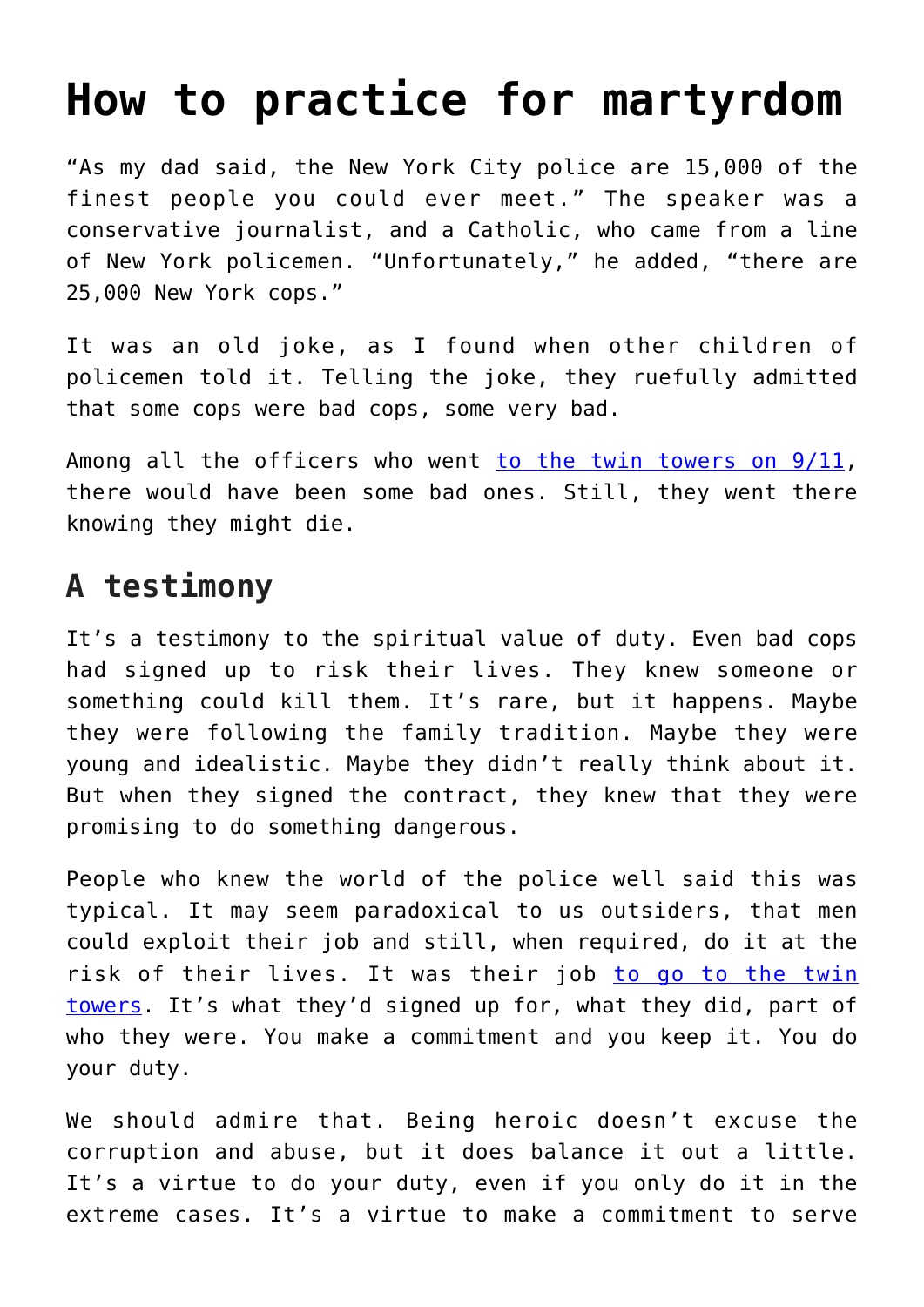others and then keep it when keeping it might kill you, even if you don't keep it very well day by day. You do your duty when it counts most.

Most of us are like them, I think. We made the commitment, but we struggle to do what we should in day-to-day life. We might well give our lives if we're ever asked to do so, especially if we face it as a yes or no choice. It's what we signed up for. We pray God will give us the grace.

We're like the little girl in Flannery O'Connor's story "A Temple of the Holy Ghost." "The child," as the 12-year-old main character is called, wants to be a saint, though for selfish reasons. She knows she would never be one. "She did not steal or murder but she was a born liar and slothful and she sassed her mother and was deliberately ugly to almost everybody. She was eaten up also with the sin of Pride, the worst one. … She could never be a saint, but she thought she could be a martyr if they killed her quick."

## **Being martyrs**

To increase the odds that we would give our lives for Christ and for others, we practice by … giving our lives to Christ and others now. [By doing our duty.](https://www.osvnews.com/2021/09/08/we-cant-let-people-forget-9-11-says-retired-nyfd-captain/) By doing what we signed up for. We train ourselves for martyrdom by being tiny martyrs. By doing what we've agreed to do as spouses, parents, neighbors, parishioners, friends, citizens, especially by doing it when it costs us.

And more, by trusting in God no matter what we're given to deal with, and doing our duty. That's the way a Christian becomes someone who can face the lions in the coliseum.

We may not be so good at it. That's why priests offer confession and why God, through the priest, forgives our sins and challenges us to do better. That is, to love him more.

Franciscan Father Mychal Judge spoke about this in a homily he